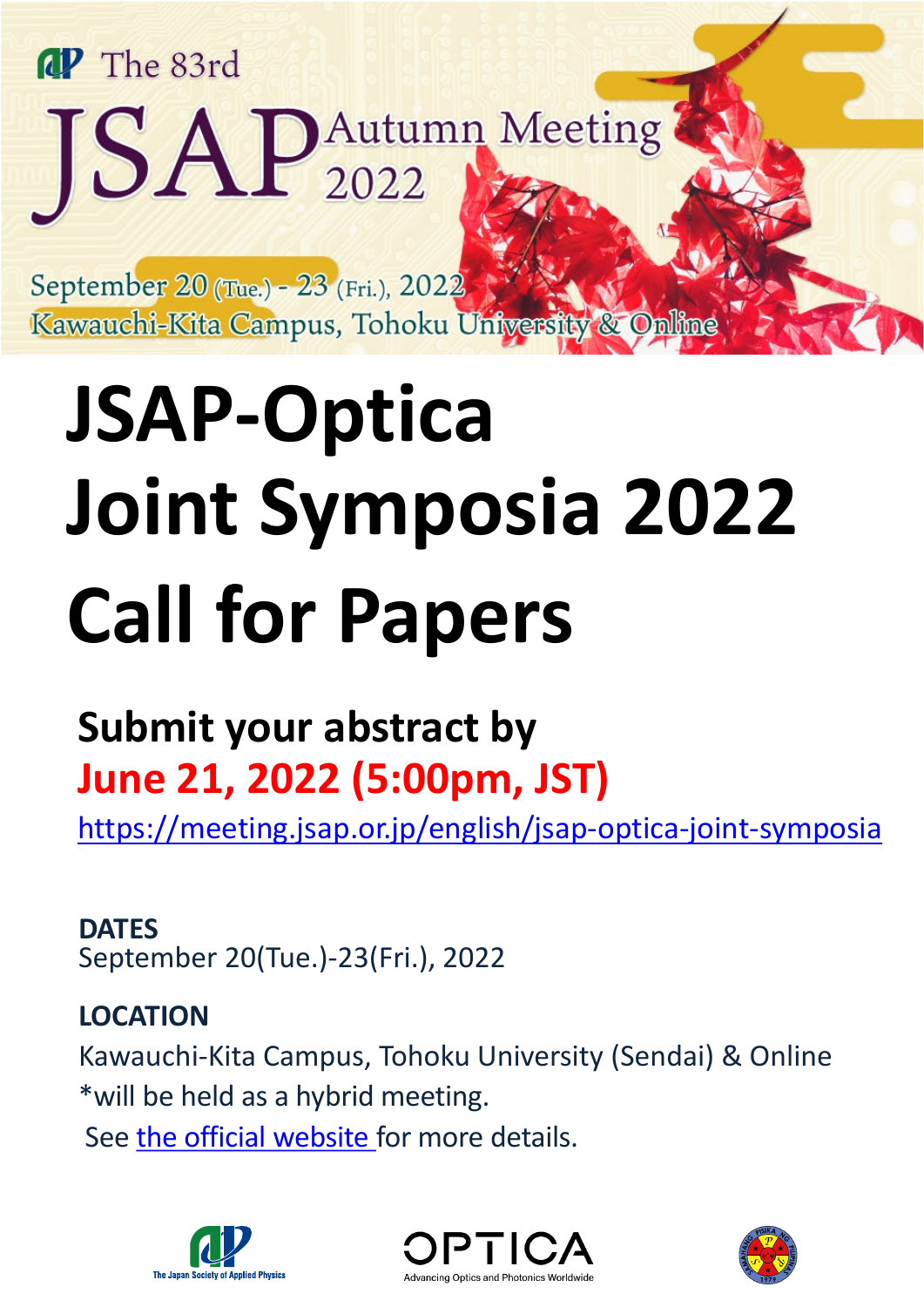### **Papers are solicited in the following areas.**

| Session                                                                               | <b>Topics</b>                                                                                                                                                                                                                                                                                                                                                 |  |
|---------------------------------------------------------------------------------------|---------------------------------------------------------------------------------------------------------------------------------------------------------------------------------------------------------------------------------------------------------------------------------------------------------------------------------------------------------------|--|
| <b>Plasmonics and Nanophotonics</b>                                                   | <b>Enhanced spectroscopies</b><br>Plasmonic nanospectroscopy and nanoimaging<br>Plasmonic structures: design and fabrication<br>Plasmonic devices, circuits and waveguides<br>Metamaterials<br>Nanobio spectroscopy, microscopy, and imaging<br><b>Biosensors</b>                                                                                             |  |
| <b>Photonics Devices, Photonic Integrated</b><br><b>Circuit and Silicon Photonics</b> | Semiconductor active and passive devices<br>Photonic integrated circuit<br>Silicon photonics<br>Planer lightwave circuit<br><b>Optical fibers</b><br>Applications using photonic devices                                                                                                                                                                      |  |
| Lasers and laser materials processing                                                 | Lasers, laser materials, technologies, applications<br>Ultrashort-pulse generation, characterization, technology, applications, frequency<br>comb<br>Ultrafast, high-field phenomena<br>Application of laser to material processing and manipulation<br>Material modification by strong light fields<br>Material synthesis and device fabrication using laser |  |
| <b>Information Photonics</b>                                                          | Digital holography, computer-generated holography, and holographic memory<br>Three-dimensional imaging and display<br>Computational imaging, single-pixel imaging<br>Three-dimensional display, aerial display<br>Multispectral imaging, polarimetric imaging<br>Adaptive optics<br>Machine learning<br>Photonics in computing and switching                  |  |
| <b>Nanocarbon and 2D Materials</b>                                                    | Carbon nanotubes<br>2D semiconductors<br>Graphene<br>Van der Waals heterostructures<br>Optical properties<br>Growth of nanocarbons<br>Growth of 2D materials<br>Transport properties<br>Nanocarbon photonics<br>2D materials photonics                                                                                                                        |  |
| <b>Terahertz Photonics</b>                                                            | THz generation and detection<br>THz optical elements (waveguides, metamaterials, photonicrystals)<br>THz systems (spectroscopy, imaging, sensing)<br>THz chemistry & biology<br>THz application (communication, non-destructive testing and so on)<br>Others                                                                                                  |  |
| <b>Quantum Optics and Nonlinear Optics</b>                                            | Quantum information and processing<br>Quantum communication<br>Quantum metrology<br>Quantum devices<br>Quantum matter<br>Nonlinear frequency conversion<br>Nonlinear optical phenomena and multiphoton processes<br>Ultrafast nonlinear optics<br>Nonlinear fiber optics<br>Nonlinear optical materials                                                       |  |